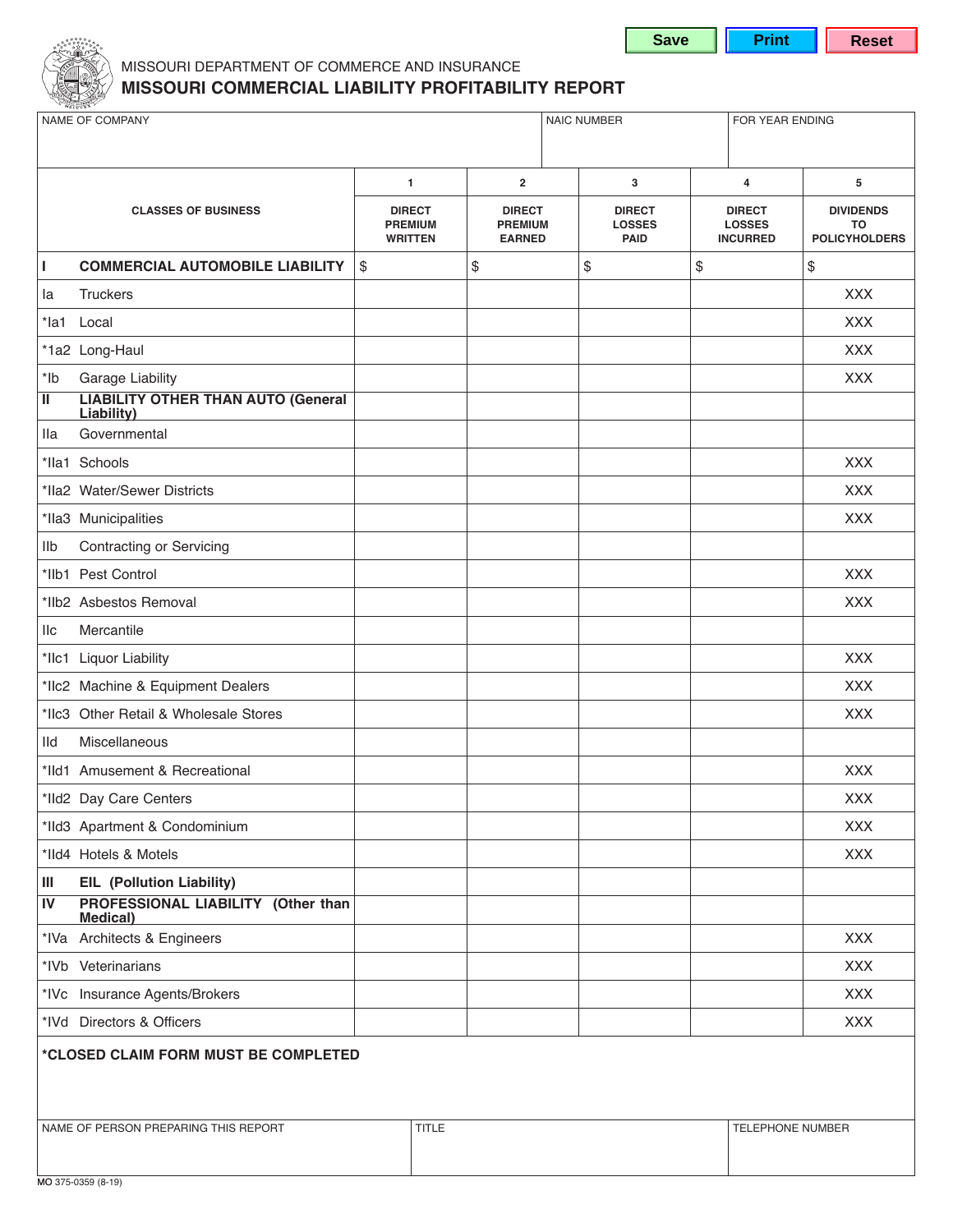

## MISSOURI DEPARTMENT OF COMMERCE AND INSURANCE **COMMERCIAL LIABILITY CLOSED AND OUTSTANDING CLAIM FORM**

| NAME OF COMPANY                |                                 |                                            |                     |       | NAIC NO.                         |                                           |                                     |  |  |
|--------------------------------|---------------------------------|--------------------------------------------|---------------------|-------|----------------------------------|-------------------------------------------|-------------------------------------|--|--|
| CLASS OF BUSINESS              |                                 |                                            |                     |       | YEAR REPORTED                    |                                           |                                     |  |  |
|                                | <b>CLAIMS CLOSED</b>            |                                            |                     |       | <b>OUTSTANDING CLAIMS</b>        |                                           |                                     |  |  |
| <b>YEAR</b><br><b>INCURRED</b> | NUMBER OF<br><b>CLAIMS PAID</b> | NUMBER CLAIMS<br>CLOSED WITHOUT<br>PAYMENT | <b>DOLLARS PAID</b> |       | NUMBER CLAIMS<br>UNPAID YEAR END | DOLLAR AMOUNT<br>RESERVED YEAR END        | DOLLARS PAID IN<br>PARTIAL PAYMENTS |  |  |
|                                |                                 |                                            | $\$$                |       |                                  | $\, \, \raisebox{12pt}{$\scriptstyle \$}$ | \$                                  |  |  |
|                                |                                 |                                            |                     |       |                                  |                                           |                                     |  |  |
|                                |                                 |                                            |                     |       |                                  |                                           |                                     |  |  |
|                                |                                 |                                            |                     |       |                                  |                                           |                                     |  |  |
|                                |                                 |                                            |                     |       |                                  |                                           |                                     |  |  |
|                                |                                 |                                            |                     |       |                                  |                                           |                                     |  |  |
|                                |                                 |                                            |                     |       |                                  |                                           |                                     |  |  |
|                                |                                 |                                            |                     |       |                                  |                                           |                                     |  |  |
|                                |                                 |                                            |                     |       |                                  |                                           |                                     |  |  |
|                                |                                 |                                            |                     |       |                                  |                                           |                                     |  |  |
|                                |                                 |                                            |                     |       |                                  |                                           |                                     |  |  |
|                                |                                 |                                            |                     |       |                                  |                                           |                                     |  |  |
|                                |                                 |                                            |                     |       |                                  |                                           |                                     |  |  |
|                                |                                 |                                            |                     |       |                                  |                                           |                                     |  |  |
|                                |                                 |                                            |                     |       |                                  |                                           |                                     |  |  |
|                                |                                 |                                            |                     |       |                                  |                                           |                                     |  |  |
|                                |                                 |                                            |                     |       |                                  |                                           |                                     |  |  |
|                                |                                 |                                            |                     |       |                                  |                                           |                                     |  |  |
|                                |                                 |                                            |                     |       |                                  |                                           |                                     |  |  |
|                                |                                 |                                            |                     |       |                                  |                                           |                                     |  |  |
|                                |                                 |                                            |                     |       |                                  |                                           |                                     |  |  |
|                                |                                 |                                            |                     |       |                                  |                                           |                                     |  |  |
| <b>TOTALS</b>                  | $\mathbf 0$                     | $\mathbf 0$                                | \$                  | 0.00  | $\boldsymbol{0}$                 | $\vert$ \$<br>$0.00$  \$                  | 0.00                                |  |  |
| NAME                           | PERSON PREPARING REPORT         |                                            |                     | TITLE |                                  |                                           | TELEPHONE NUMBER                    |  |  |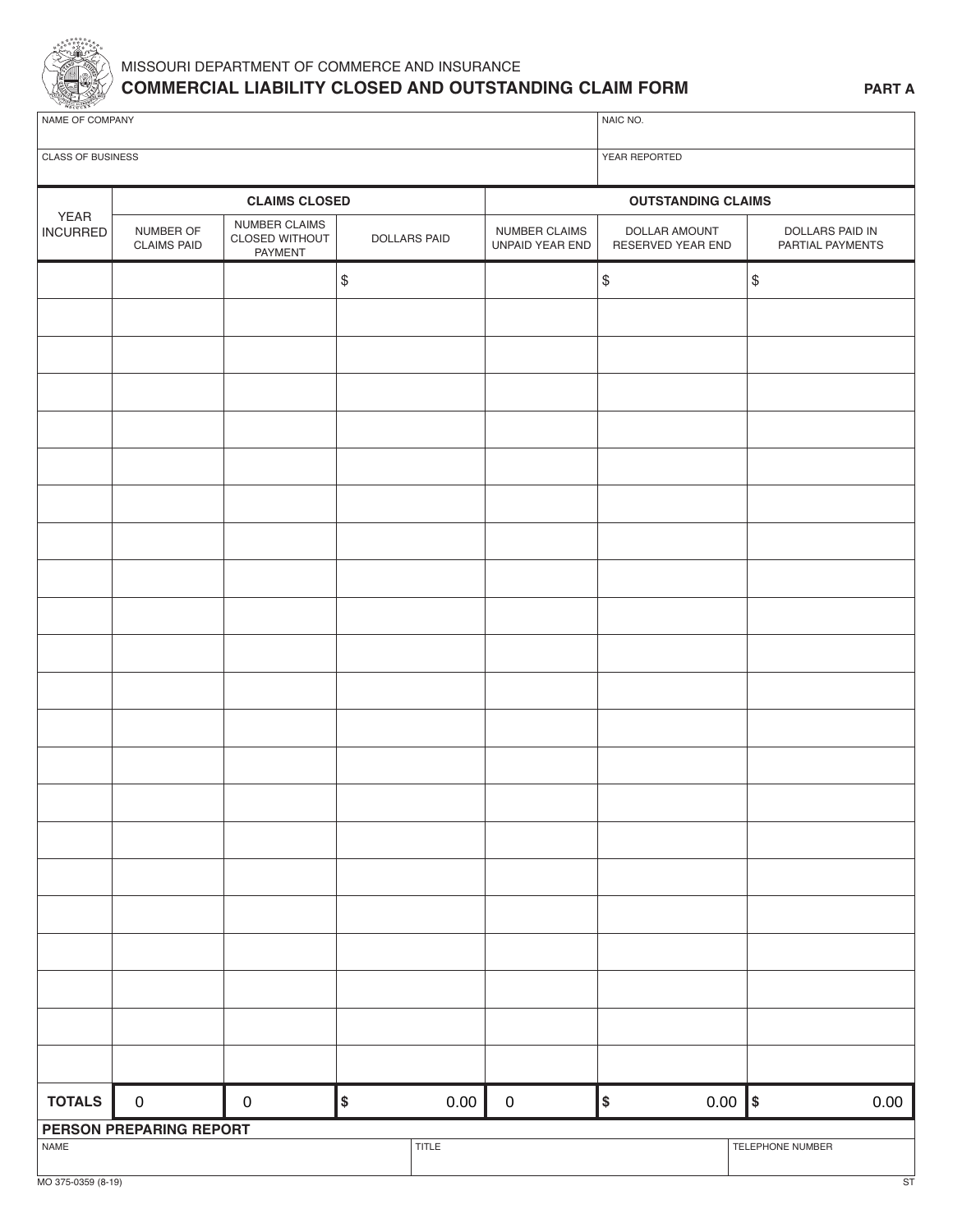### **PART A**

This is a summary of claims closed during the year and the outstanding claims by the year the claims were incurred.

### **YEAR INCURRED**

Label each year separately. If over 20 years, use "19 \_\_\_ & prior". For example, in reporting data for 1987, the earliest date shown should be 1968 & prior.

### **CLAIMS CLOSED**

#### 1. **No. Claims Paid**

The number of claims which meet all the following criteria:

- (a) Were incurred in year in first column.
- (b) Were closed in the year being reported, and
- (c) Were closed with payment.

#### 2. **No. Claims Closed Without Payment**

The number of claims which meet all the following criteria:

- (a) Were incurred in year in first column.
- (b) Were closed in year being reported, and
- (c) Were closed without payment.

#### 3. **Dollars Paid**

The dollars that were paid on the claims that:

- (a) Were incurred in year in the first column, and
- (b) Were closed in the year being reported.

#### **OUTSTANDING CLAIMS**

These claims **should not include** incurred but not reported (IBNR).

#### 1. **No. Claims Unpaid Year End**

The number of claims:

- (a) Were incurred in year in the first column.
- (b) Had not been closed at end of year being reported.

#### 2. **Dollar Amount Reserved Year End**

What is the dollar value at the end of the year being reported for the reserves remaining on the unpaid claims that were incurred in year in the first column.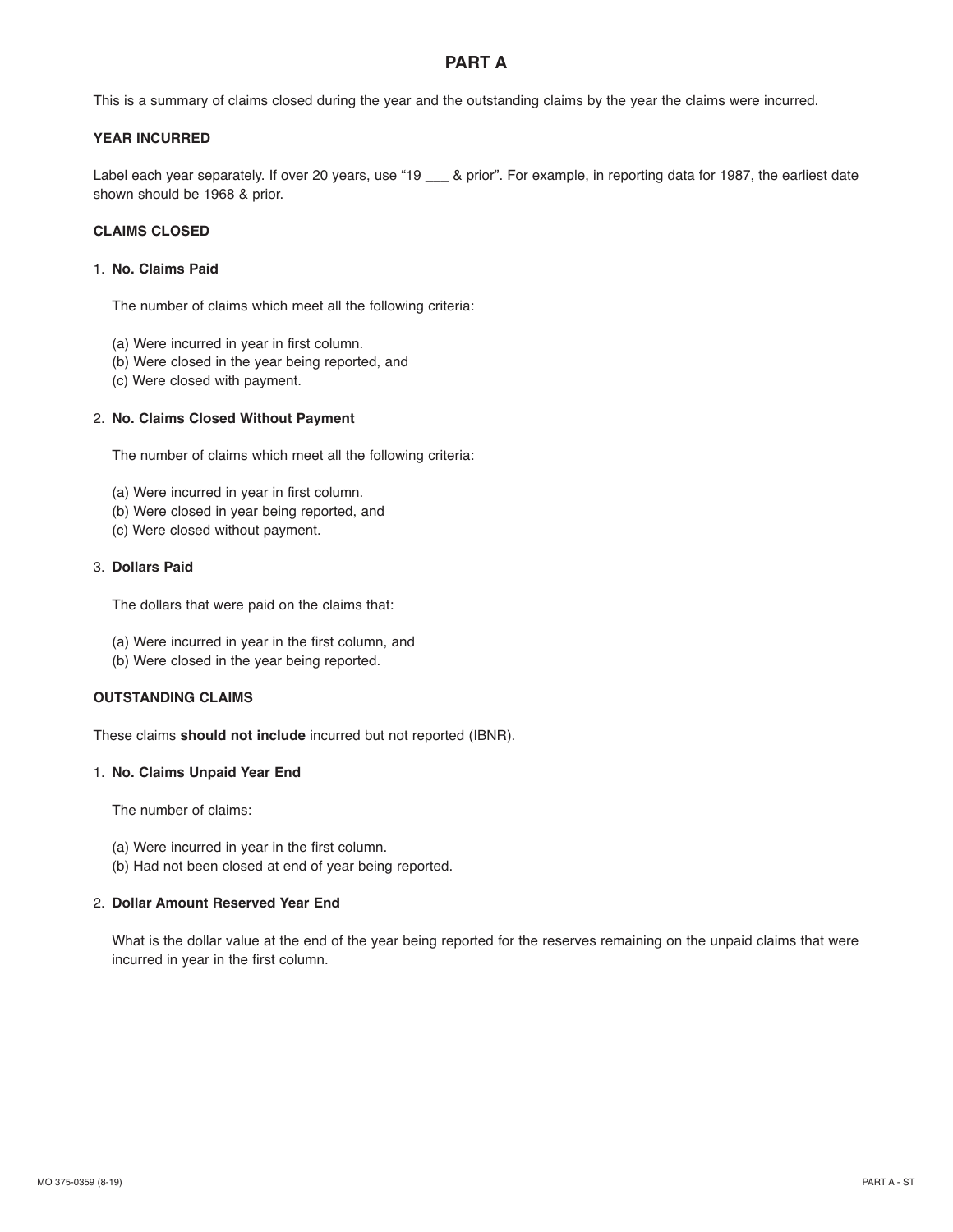

## missouri Department of CommerCe anD insuranCe **COMMERCIAL LIABILITY CLOSED CLAIM FORM PART B**

|                                           | <b>REGISTER OF</b>                                                                                                                                                                                                         |                    |    |  |  |  |
|-------------------------------------------|----------------------------------------------------------------------------------------------------------------------------------------------------------------------------------------------------------------------------|--------------------|----|--|--|--|
|                                           | NAME OF COMPANY                                                                                                                                                                                                            | <b>NAIC NUMBER</b> |    |  |  |  |
|                                           |                                                                                                                                                                                                                            |                    |    |  |  |  |
| <b>CLASS OF BUSINESS</b><br>YEAR REPORTED |                                                                                                                                                                                                                            |                    |    |  |  |  |
|                                           |                                                                                                                                                                                                                            |                    |    |  |  |  |
|                                           | This part requires information for claims which were subjected to court jurisdiction and for which a verdict was rendered.                                                                                                 |                    |    |  |  |  |
|                                           | "1" and "2" of Part B should be self-explanatory.                                                                                                                                                                          |                    |    |  |  |  |
|                                           | "3" requires information on punitive damages that your insured(s) had to pay. We are also requesting that you include the amount of indemnity<br>you paid on any claims which involved over \$300,000 in punitive damages. |                    |    |  |  |  |
|                                           |                                                                                                                                                                                                                            |                    |    |  |  |  |
|                                           | 1. From Part A, for those claims paid pursuant to a verdict being rendered, fill in the following:                                                                                                                         |                    |    |  |  |  |
|                                           | a. Number of claims in which \$300,000 or more in non-economic damages was paid to one entity                                                                                                                              |                    |    |  |  |  |
|                                           | b. Total dollar amount paid on the above claims for:                                                                                                                                                                       |                    |    |  |  |  |
|                                           | (1) Economic damages                                                                                                                                                                                                       |                    | \$ |  |  |  |
|                                           | (2) Non-economic damages                                                                                                                                                                                                   |                    | \$ |  |  |  |
|                                           |                                                                                                                                                                                                                            |                    |    |  |  |  |
|                                           |                                                                                                                                                                                                                            |                    |    |  |  |  |
|                                           | 2. From "1" above, fill in the following:                                                                                                                                                                                  |                    |    |  |  |  |
|                                           | a. Number of claims in which \$500,000 or more in non-economic damages was paid to one entity                                                                                                                              |                    |    |  |  |  |
|                                           | b. Total dollar amount paid on the above claims from:                                                                                                                                                                      |                    |    |  |  |  |
|                                           | (1) Economic damages                                                                                                                                                                                                       |                    | \$ |  |  |  |
|                                           | (2) Non-economic damages                                                                                                                                                                                                   |                    | \$ |  |  |  |
|                                           |                                                                                                                                                                                                                            |                    |    |  |  |  |
|                                           |                                                                                                                                                                                                                            |                    |    |  |  |  |
|                                           | 3. From Part A, for those claims paid pursuant to a verdict being rendered, fill in the following:                                                                                                                         |                    |    |  |  |  |
|                                           | a. Total number of claims in which your insured(s) were assessed punitive damages                                                                                                                                          |                    |    |  |  |  |
|                                           | b. Where your insured(s) were assessed more than \$300,000 in punitive damages:                                                                                                                                            |                    |    |  |  |  |
|                                           | (1) Total number of claims                                                                                                                                                                                                 |                    |    |  |  |  |
|                                           | (2) Total punitive damages assessed in above claims                                                                                                                                                                        |                    | \$ |  |  |  |
|                                           | (3) Total indemnity you paid on these claims                                                                                                                                                                               |                    | \$ |  |  |  |
|                                           | c. Where your insured(s) were assessed more than \$500,000 in punitive damages:                                                                                                                                            |                    |    |  |  |  |
|                                           | (1) Total number of claims                                                                                                                                                                                                 |                    |    |  |  |  |
|                                           | (2) Total punitive damages assessed in above claims                                                                                                                                                                        |                    | \$ |  |  |  |
|                                           | (3) Total indemnity you paid on these claims                                                                                                                                                                               | \$                 |    |  |  |  |
|                                           |                                                                                                                                                                                                                            |                    |    |  |  |  |

\*part "C" of this Closed Claim form must be filled out on each individual claim paid pursuant to a verdict being rendered in which \$300,000 or more in non-economic damages was paid to one entity.